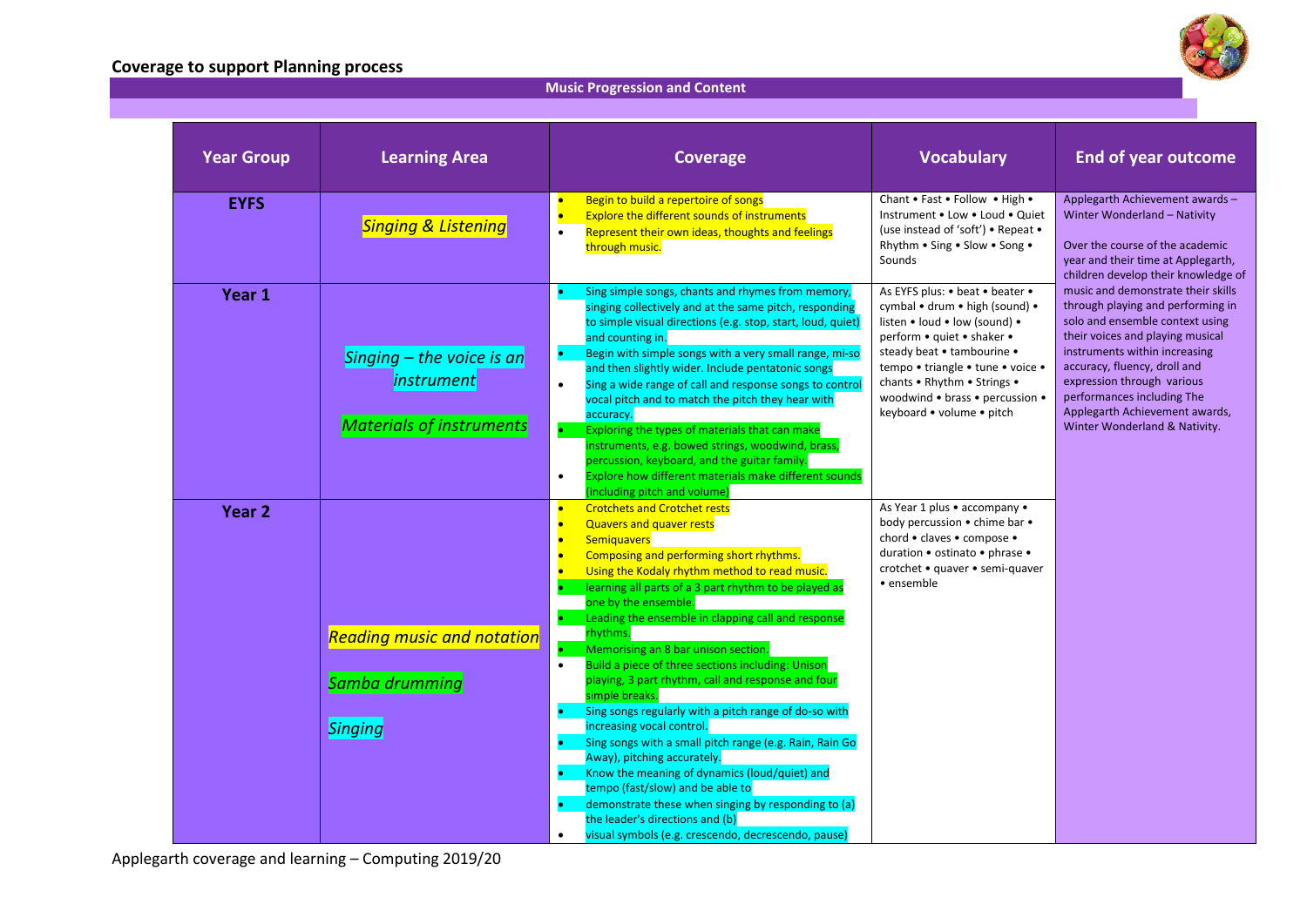

## **Coverage to support Planning process**

| Year <sub>3</sub> | <b>Keyboard</b>                                                                                                               | Play and perform melodies following staff notation<br>using a small<br>range (e.g. Middle C-E/do-mi) as a whole class or in<br>small groups (e.g. trios and<br>quartets).<br>Use listening skills to correctly order phrases using dot<br>notation, showing different arrangements of notes C-                                                                                                                                                                                                                   | As Key Stage One plus: • names<br>of orchestral instruments •<br>accompaniment • call and<br>response · composer ·<br>conductor • drone • duet •<br>duration • dynamics • lyrics •<br>melodic phrase • melody •                   |
|-------------------|-------------------------------------------------------------------------------------------------------------------------------|------------------------------------------------------------------------------------------------------------------------------------------------------------------------------------------------------------------------------------------------------------------------------------------------------------------------------------------------------------------------------------------------------------------------------------------------------------------------------------------------------------------|-----------------------------------------------------------------------------------------------------------------------------------------------------------------------------------------------------------------------------------|
|                   | <b>Reading notation music</b><br><b>Samba drumming and vocal</b><br>development                                               | D-E/do-re-mi<br>Introduce the stave, lines and spaces, and clef. Use dot<br>$\bullet$<br>notation to show higher or lower pitch.<br>Introduce and understand the differences between<br>٠<br>crotchets and paired quavers.<br>Apply word chants to rhythms, understanding how to<br>٠<br>link each syllable to one musical note.<br>$\bullet$<br>The 5 note pentatonic scale<br>Where different pitches are written on the stave<br>$\bullet$<br>Reading rhythm and pitch together.                              | orchestra • orchestration •<br>ostinati • round • scale •<br>structure . theme . unison .<br>boomwacker • trio and quartet •<br>stave • line • clef • pentatonic                                                                  |
| Year 4            | <b>Keyboard</b><br><b>Singing</b>                                                                                             | Reading simple parts for a boomwhacker piece<br>$\bullet$<br>Combine known rhythmic notation with letter names<br>to create short pentatonic phrases using a limited<br>range of 5 pitches suitable for the instruments being<br>learnt. Sing and play these phrases as self-standing<br>compositions.<br>Arrange individual notation cards of known note<br>۰.<br>values (i.e. minim, crotchet,<br>crotchet rest and paired quavers) to create sequences<br>of 2-, 3- or 4-beat phrases,<br>arranged into bars. | As Year 3 plus: • harmony •<br>improvise • leaping (large<br>interval between two notes)<br>pulse • recorder • score • tuned<br>percussion • untuned percussion<br>• volume • notation • Batucada<br>• minim • rest • decrescendo |
|                   | Battucada/drumming<br><b>Writing of notation music</b>                                                                        | Learning all 5 parts of the Batucada rhythm to be<br>played at speed by the ensemble.<br>Introduce and understand the differences<br>$\bullet$<br>between minims, crotchets, paired quavers and<br>rests.<br>Continue to sing a broad range of unison songs<br>with the range of an octave (do-do)<br>(e.g. One More Day-a traditional sea shanty)<br>pitching the voice accurately and<br>following directions for getting louder<br>(crescendo) and quieter (decrescendo).                                     |                                                                                                                                                                                                                                   |
| Year <sub>5</sub> | <b>Keyboard</b><br>History of music - 20 <sup>th</sup><br><b>Century musicians and</b><br>composers<br><b>Reggae drumming</b> | Understand how triads are formed, and play them<br>on tuned percussion, melodic instruments or<br>keyboards. Perform simple, chordal<br>accompaniments to familiar songs<br>Further understand the differences between<br>$\bullet$<br>semibreves, minims, crotchets and crotchet rests,<br>paired quavers and semiquavers.                                                                                                                                                                                      | As Year 4 plus: • Accent • bass •<br>texture • timbre • triad •<br>melodic • chords • semibreve •<br>semiquaver • reggae • Jamaica •<br>syncopation •                                                                             |

Applegarth coverage and learning – Computing 2019/20